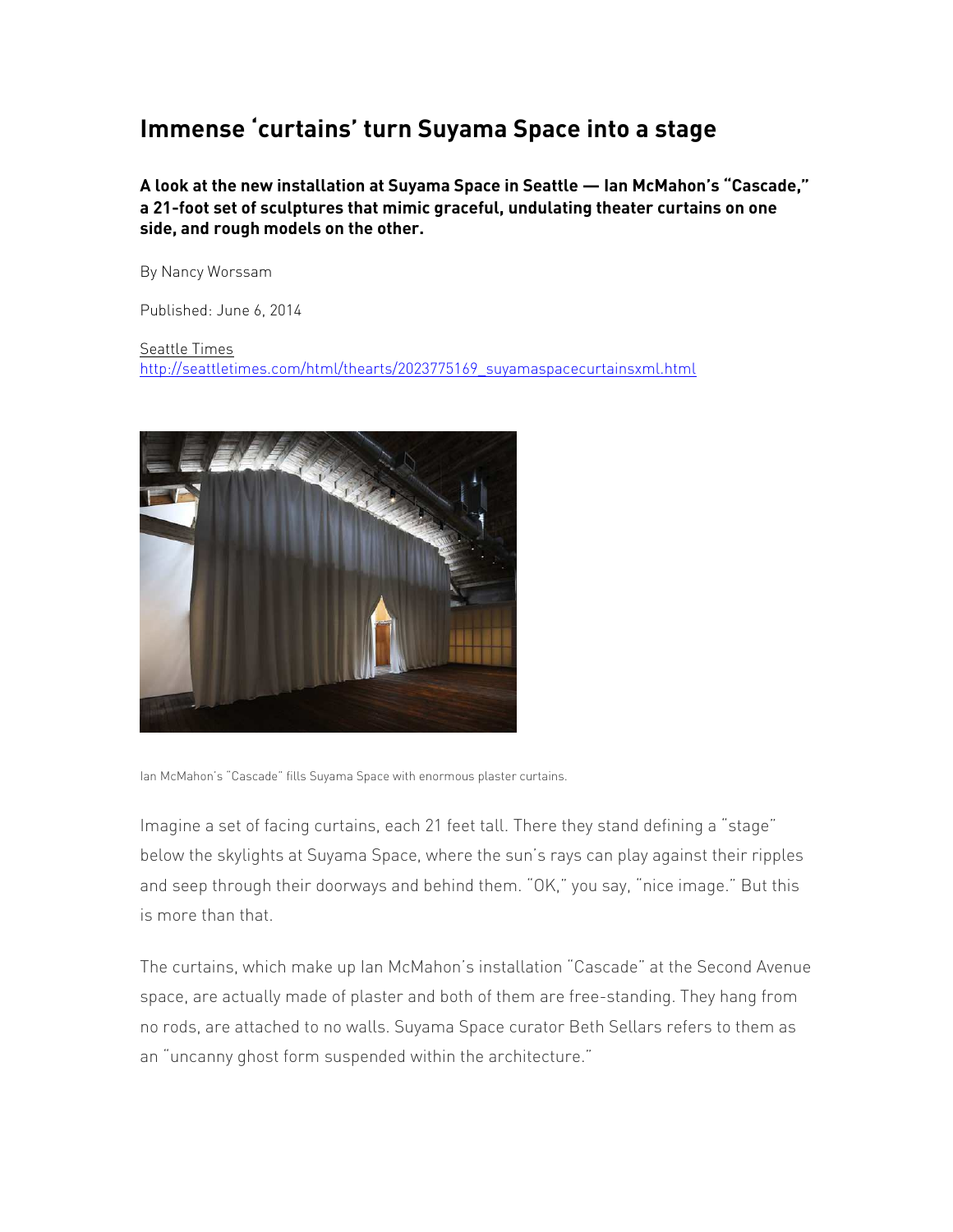When McMahon met with Sellars last December to discuss the project, he was taken with the space, dramatically lit by skylights. He saw the potential for the light enhancing his work as the sunlight changed throughout the day and could filter through some of the undulations in his plaster forms.

McMahon worked on site nine hours a night for five nights to create curtains that appear to be made of fabric — fabric that mysteriously stands on its own. He sprays a very strong, quick-setting industrial plaster onto rubber molds to produce his works. To the human eye, the plaster on the side that adhered to the mold does indeed appear to be made of cloth.

For this piece, he started at the bottom, applying 2,000 pounds of plaster, layer by layer, onto each mold. First, he had to build scaffolds. These are still in place, providing an additional architectural element to the work.

The back of the curtain, the side facing the scaffolding, bears all the lumps and dribbles of the spraying process. This makes it slightly reminiscent of a natural cave or grotto, quite a contrast to the delicate fabriclike texture on the other side.

The viewer approaches his stage from the back, going past the scaffolding and the curtains' rough side, then through their opening and into the space where they appear to be thin and delicate. Somehow your sight has tricked you. Your mind and eyes are giving you different information. That disconnect delights the artist.

As are all exhibits in Suyama Space, this one is site-specific: created within the gallery and destroyed at the end of the show. The New York-based artist will return to the space in August, and with one or two mighty blows cause each curtain to cascade onto the floor in a pile of broken plaster bits.

McMahon received a master of fine arts in ceramics from Alfred University in western New York state, and an MFA in sculpture from Virginia Commonwealth University. All of his work is temporal, existing only in pictures after its exhibition. The artist believes that destruction is inevitable for all things.